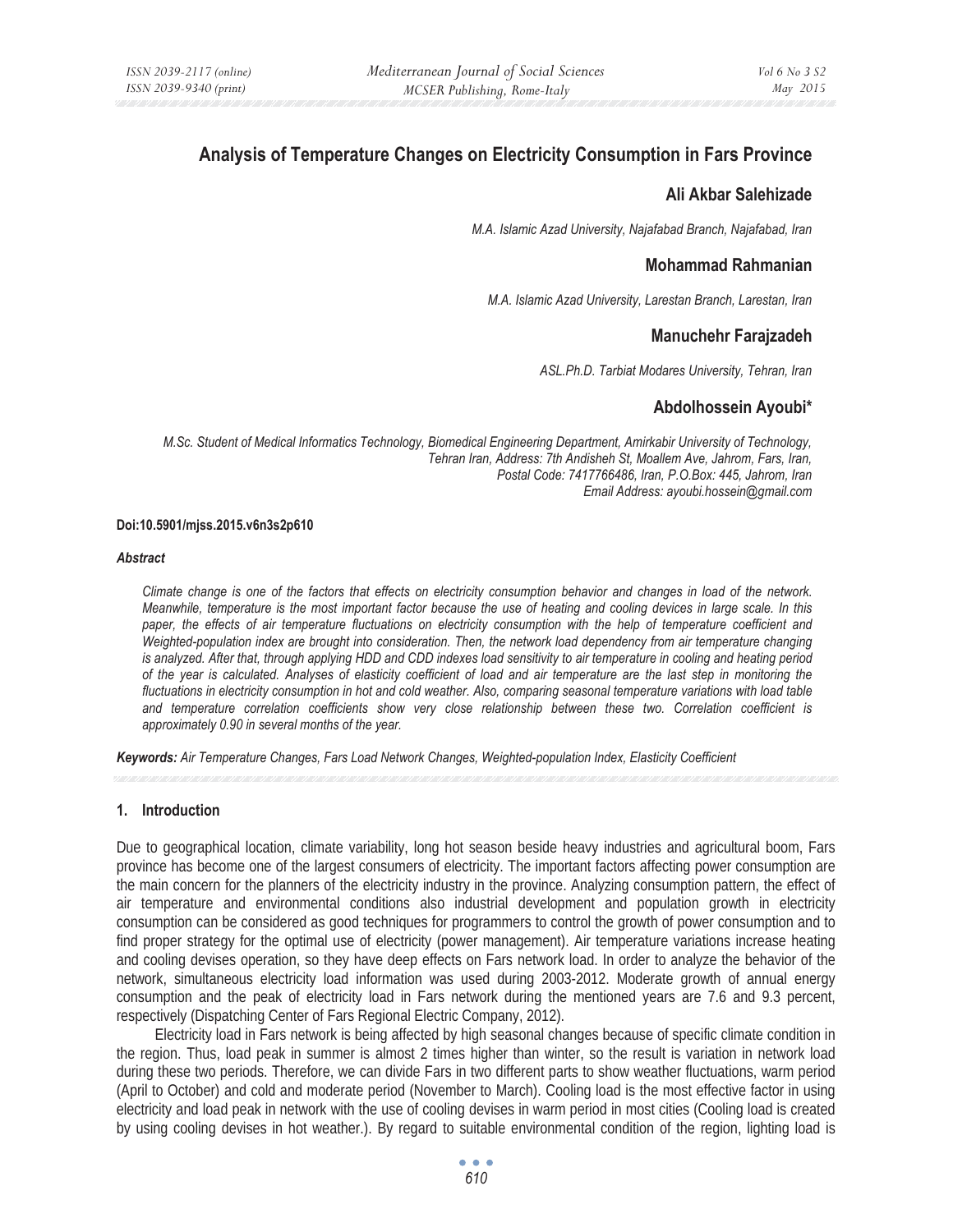floating on the network as the most effective factor in cool period of the year. In this paper, the effects of temperature changes on electricity consumption and load variations are studied. To reach this aim, network load variation index and province temperature coefficient are calculated. One of the most important studies in the world is 'Impacts of Climate Change on Electricity Consumption' done by Aroonruengsawat and Auffhammer (2009). This study simulates the impacts of higher temperatures resulted from anthropogenic climate change on residential electricity consumption in California. Flexible temperature response functions are estimated by climate zone which allows for differential effects of days in different temperature bins on households' electricity consumption. The estimation uses a comprehensive household level data set of billing data for California's three investor-owned utilities. Ehterami (2009) did the same study about the effects of air temperature change in electricity consumption in Khoozestan1. 'Formal Modeling and Assessment of Change over Time Power Consumption Simulation Based on Multi-variable Regression' by Ahmadi and Asadzadeh is another study. Regression model used in this paper is a system of 24 multi- variable equations which is solved by seemingly unrelated regressions. Three different scenarios of changing times were analyzed: the changing times, changing times expansion, double time change. Seemingly unrelated regression models with data gathered from 2005 to 2007 show that according to changing-time variable, the consumption reduction potential is estimated as 162.9 megawatt hours (equivalent to 0.87 percent of total consumption in 2007 spring and summer) and peak reduction potential in this scenario is estimated as 102 MW which is equivalent to 1.9% reduction in peak hour.

## **2. Materials and Methods**

## *2.1 General Characteristics of Fars Province*

Fars is one of the 31 provinces of Iran. It is located in Southern part of the country. The province with an area of about 122,608 square kilometers is the fifth largest with a population of 4,528,513 people, (according to the National Statistics in 2011), also the fourth most populous province in Iran. According to statistics, Shiraz with its suburbs which has a population of 1,749,926 people is the most populous city in the province. Other populous cities of the province are namely Marvdasht, Kazeroon, Jahrom, and Fasa.

Fars Province is located in the South-central region on North latitude between the orbit of 27 degrees and 2 minutes and the orbit of 31 degrees and 42 minutes also on the East of the Greenwich meridian between 50 degrees and 42 minutes and 55 degrees and 38 minutes. It's adjacent to Isfahan province and Yazd province from the North, Bakhtyari province and Bushehr province from the West, Hormozgan province from the South and to Kerman province from the East.

According to the latest divisions, in May 2012, Fars with Shiraz as its capital includes 29 cities, 94 towns, 204 villages. Cities in Fars are as follows: Abadeh, Arsanjan, Estahban, Eghlid, Bavanat, Pasargad, Jahrom, Khoram Bid, Khonj, Zarrin Dasht, Darab., Sepidan, Shiraz, Frashbnd, Fasa, Firouzabad, Qyrvkarzyn Kazeroun, Lar, Lamerd, marvdasht mamasani, Neyriz. Figure 1 Shows Fars location in Iran.



#### **Fig 1.** Fars Location in Iran

Generally in Iran and particularly in Fars province, air Temperature is a function of height, latitude and the amount of moisture in atmosphere. Effect of height in temperature is more visible than the effect of latitude. According to the thermal regime of Fars, January with the average temperature around 8.2 ° C and July with 31.7 ° C are the coldest and the warmest months of the year. Fars average annual temperature is 17.8 ° C, and the pattern indicates that the weather gets warmer from West to East and from North to South. The chain of mountains in the west is the cause of the

*<sup>1</sup> Khoozestan is one of South-West provinces in Iran.*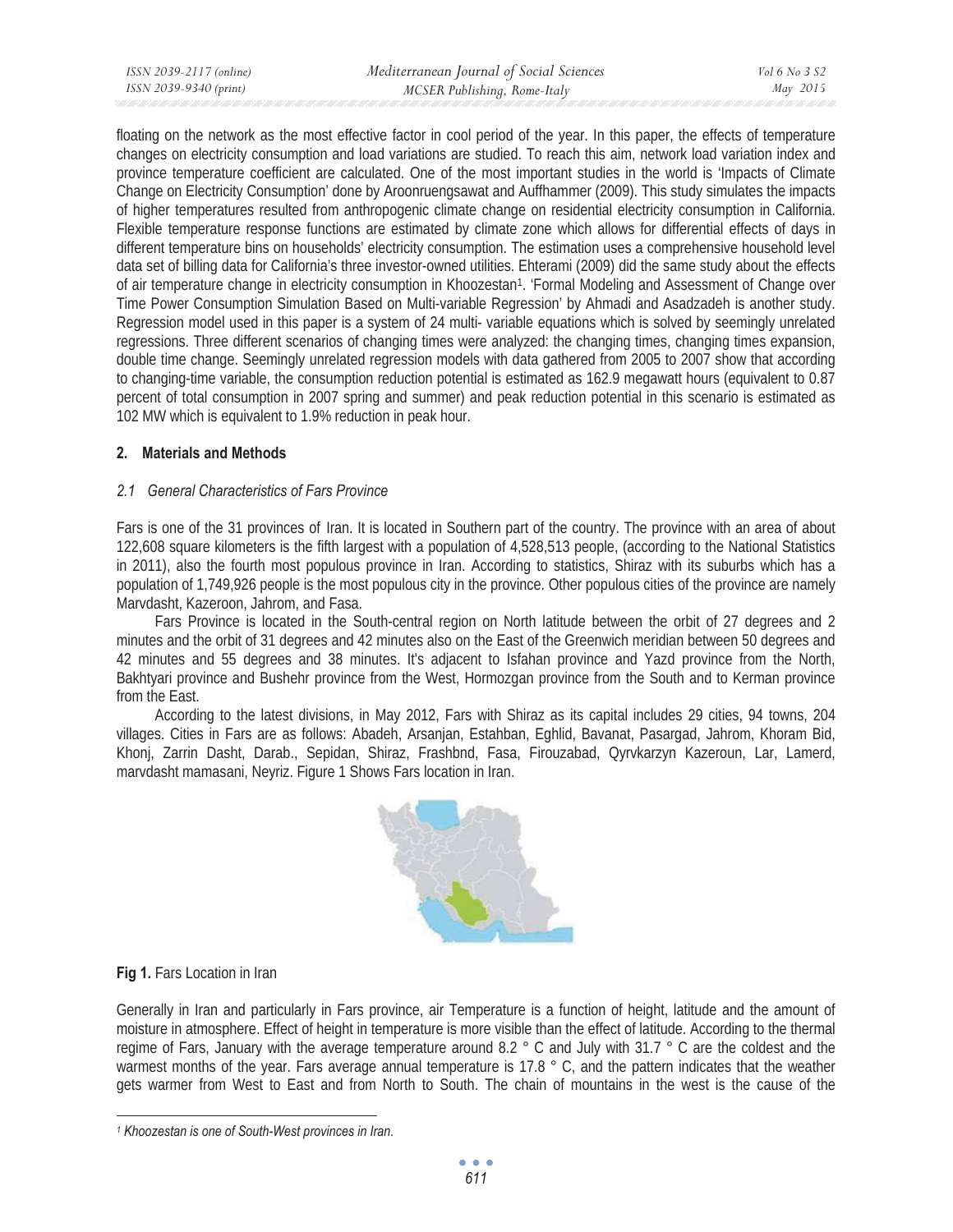temperature rise from West to East; in addition the increase in temperature from north to south is due to the sun angle.

There are three different climates in the province; mild winter and cool summer which are seen in the mountainous region in North and North West, rainy and cold winter with rough, hot and dry summer which are considered as the signs of central regions, indeed few rainfalls in winter, spring and summer with moderate winters and very hot summers which are distinguished in South and South-east which is due to the low altitude of the mountains.

# **3. Data Used**

The data used in this paper are weather information (air temperature) and simultaneous electricity load in Fars province; the probable connection between these two factors is studied after the classifications which were done through accurate calculation methods.

## **4. Methods**

The main approach of this research is comparison among temperature fluctuations and changes in power consumption. Now, in order to get familiar with the article procedure, all calculus methods will be explained briefly.

## *4.1 Correlation between Energy and Temperature*

After calculating the correlation coefficient between energy consumption and air temperature, their relationship will be studied.

 Then, temperature coefficient of the region is calculated with the use of weight – population coefficient of the province, and finally the article has been completed with the calculation of HDD and CDD indices. So, this is the function of temperature index (TI) and weight – population coefficient of Fars province (Caselles.V, 2001),( Giannakopoulos , Psiloglou.E, 2006) :

1.  $TI_t = \sum_{i=1}^{7} T_{ti} W_i$ 

 $TI_t$  Temperature Coefficient on Day 't'

 $T_{ti}$  = Maximum Temperature of Day 't' in 'i' Meteorological Station

 $W_i$  = Weight – population Factor of the Province Meteorological Stations; it is calculated as follows: 2.  $W_i = \frac{p_i}{\sum_{i=1}^{7} p_i}$ 

 $p_i$  = City Population 'i' which Is under Study to Calculate Temperature Index (TI)

# **5. HDD, CDD Indices**

To calculate the heating and cooling load in the network with the use of temperature index (TI), first of all, we should calculate the heating degree day (HDD) and the cooling degree day (CDD) as follows: [D. Gyalistras et al., 2006].

 $3. CDD = max(TI - TI^*)$ 

4.  $HDD = max(TI^{**} - TI)$ 

 $TI^*$  and  $TI^{**}$  is the basis of heating and cooling air temperature, respectively, which can be equal or they can be different from each other based on the level of thermal comfort system.

# **6. Elasticity Coefficient**

Elasticity coefficient here shows the sensitivity of network's load to air temperature variations. That means whether power consumption faces more fluctuation in hot or cold weather.

In order to evaluate the relationship between elasticity coefficients, changes in network load and heating and cooling systems can be describe as follows : (Caselles.V, 2001).

5. 
$$
\varepsilon_{CDD} = \frac{CDD}{L_{CDD}} f'(CDD)
$$
  
6.  $\varepsilon_{HDD} = \frac{HDD}{L_{HDD}} g'(HDD)$ 

Previous studies have shown that among all indicators of environmental conditions, including humidity, wind speed, air temperature, barometric pressure, etc., the air temperature can affect more in power consumption.

In order to calculate the temperature coefficient (TI) based on the location of weather stations, First, weight –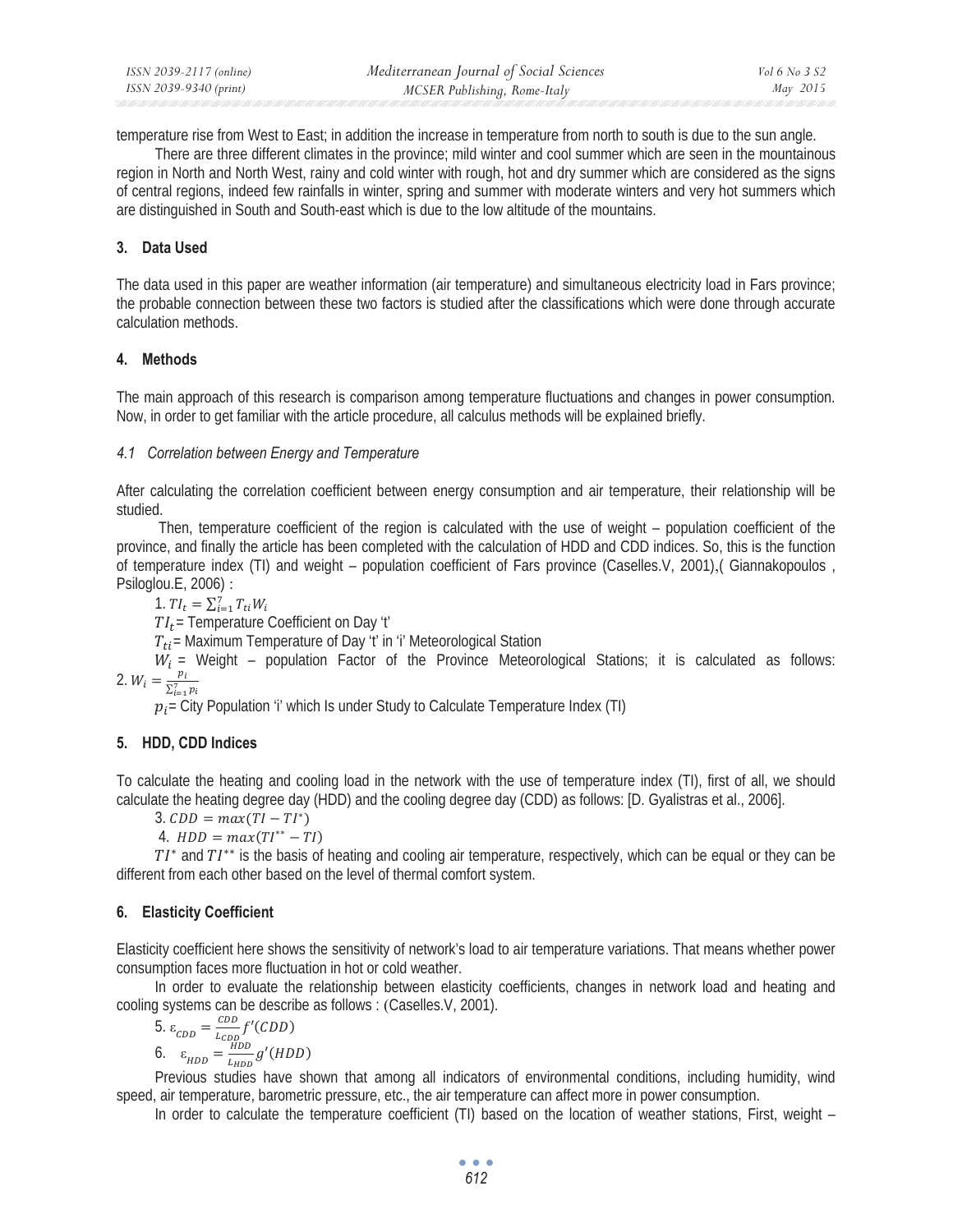population coefficient is calculated as shown in table 1. And then, the sample amounts of TI for each station on July  $1st$ and January 1st are calculated as shown in table 2.

|  |  |  | Table 1. Weight-population Coefficient |
|--|--|--|----------------------------------------|
|--|--|--|----------------------------------------|

| <b>Weather Station</b> | City      | Weight Index( $W1$ ) | Population |
|------------------------|-----------|----------------------|------------|
| Egghlid                | Eghlid    | 0.04                 | 111377     |
| Jahrom                 | Jahrom    | 0.077                | 211391     |
| Shiraz                 | Shiraz    | 0.64                 | 1749926    |
| Firuzabad              | Firuzabad | 0.044                | 121775     |
| Kazeroon               | Kazeroon  | 0.101                | 278343     |
| ∟ar                    | Lar       | 0.054                | 149097     |
| <b>Niriz</b>           | Niriz     | 0.41                 | 112152     |

**Table 2.** Sample Amount of TI on July 1<sup>st</sup> and January 1<sup>st</sup>

| City                               | Aug. 1st 2009 $T_{ti}$ | Jan. 1st 2009 $T_{ti}$ | W,    | Aug. 1st 2009 TI <sub>t</sub> | Jan. 1st 2009 $TI_t$ |
|------------------------------------|------------------------|------------------------|-------|-------------------------------|----------------------|
| Eghlid                             | 28.8                   | 7.5                    | 0.04  | 1.152                         | 0.3                  |
| <b>Shiraz</b>                      | 36.5                   | 14.3                   | 0.64  | 23.36                         | 9.15                 |
| Jahrom                             | 39.7                   | 17.7                   | 0.077 | 3.05                          | 1.36                 |
| Firoozabad                         | 29.1                   | 8.8                    | 0.044 | 1.28                          | 0.38                 |
| Kazeroon                           | 35.3                   | 15.3                   | 0.101 | 3.56                          | 1.54                 |
| ∟ar                                | 41.9                   | 20                     | 0.054 | 2.26                          | 1.08                 |
| <b>Niriz</b>                       | 35.1                   | 16.4                   | 0.041 | 1.43                          | 0.67                 |
| $TI_t =$<br>$T_{ti}W_i$<br>$i = 1$ |                        |                        |       | 36.09                         | 14.48                |

#### **7. Results and Discussion**

#### *7.1 Analysis of the Correlation between Temperature and Power Consumption*

The temperature rise can be seen in April and May. In early April the temperature is between 26-13 ° C, and the mean temperature is equal to 19.5 ° C. Moderate weather temperate and New Year holidays are two main factors that prevent considerable changes in network load variations. Correlation coefficient during this period (April and May) is 0.92. The average air temperature increases from 19 ° C to 25 ° C since the middle of April and in May; meanwhile the network load is dependent on the air temperature. It should be noted that for each 6 degrees of increase in the amount of TI, the average network load increases around 207 MW during the years studied. Thus, change on the air temperature level from (13-27) to (17-30) is the reason of load dependence to environment temperature and causes a vivid increase on network load. Correlation coefficient between load and temperature is 0.88 during this period.

|  |  | Table 3. Correlation Coefficients in a Year |  |
|--|--|---------------------------------------------|--|
|--|--|---------------------------------------------|--|

|               | January | February | <b>March</b> | April May        |      | June | July | August | September | October | November | December |
|---------------|---------|----------|--------------|------------------|------|------|------|--------|-----------|---------|----------|----------|
| Eghlid        | 11-.    | $13 -$   | 12.          | 84.0 0.86        |      | 8.   | 85.  | 9.     | 84.       | -81.    | о.       | $4-$     |
| <b>Shiraz</b> | I-.     | $11 -$   |              | 0.9              | 0.89 |      | 91.  | 94.    | 91.       | 78.     |          | $28 -$   |
| Jahrom        | $09-.$  | $11 -$   |              | $0.92 \mid 0.91$ |      |      | 93.  | 94.    |           | 76.     | .72      | $27 -$   |
| Firooz abad   | ۰. ا    | 1-.      | 09.          | 0.85             | 84.  | 79.  | 9.   | 91.    | .86       |         | 78.      | $33 -$   |
| Kazeroon      | $08 -$  |          | 07           | 0.91             | 92.  |      | 9.   | 95.    | 92.       |         | 73.      | $29 -$   |
| Lar           | $08 -$  | $09-.$   | 08.          | 0.97             | 96.  | 69.  | 95.  | 98.    | 97.       | 89.     |          | $27-$    |
| <b>Niriz</b>  | I – .   | $12 -$   |              | 0.93             | 91   | 75.  | 92.  | 92.    | 92.       | 79.     | 76.      | $26 -$   |

The dependence between load and temperature is undoubtedly because of making use of air conditioners in hot air. During June, the average temperature will increase. And the increase in the temperature causes an increase in the average network load level up to 1081 MW; that is mostly cooling load. So, the change in temperature from 19 degree to 25 degree make the network load to be higher than previous levels while this over load is very remarkable.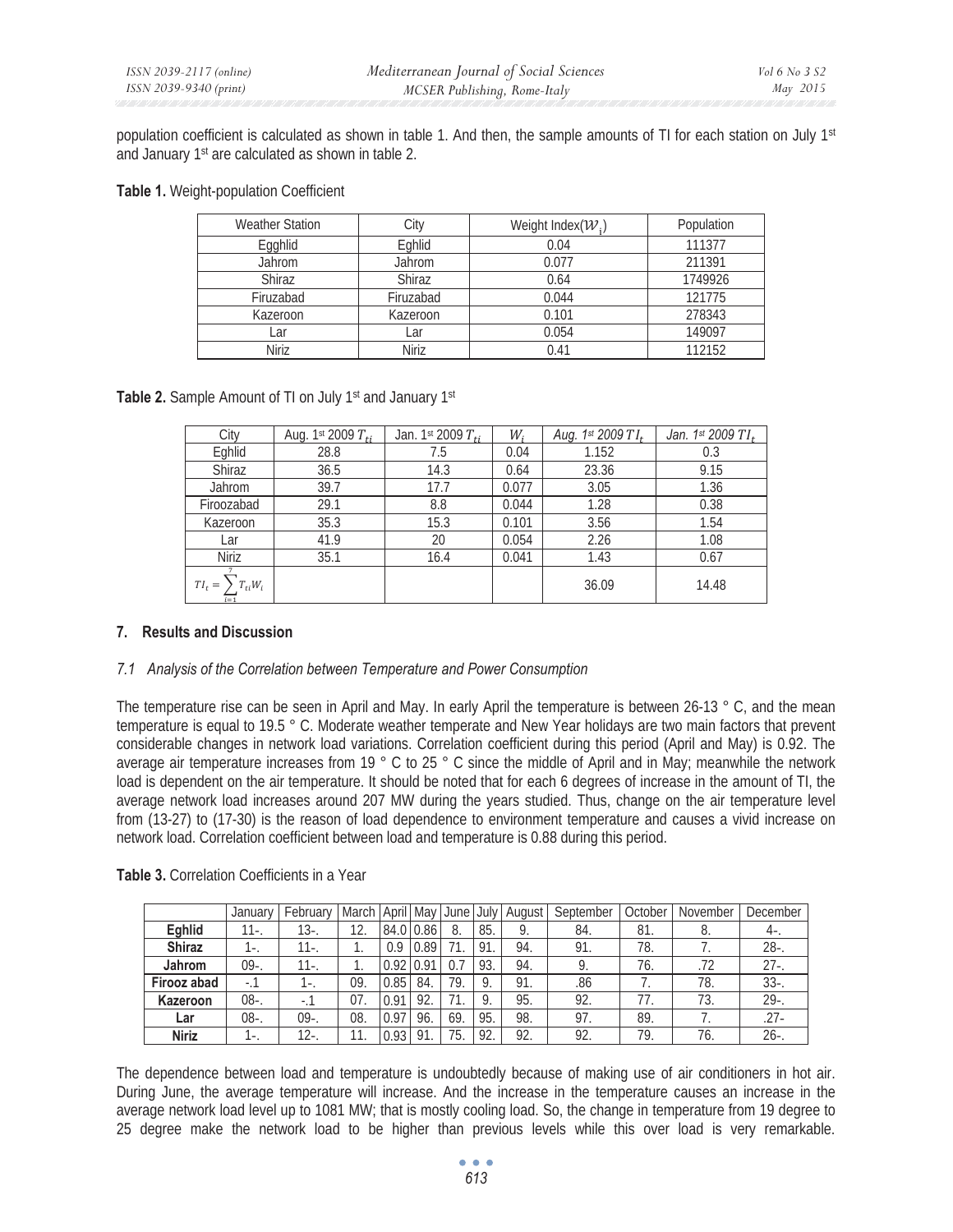| ISSN 2039-2117 (online) | Mediterranean Journal of Social Sciences | Vol 6 No 3 S2 |
|-------------------------|------------------------------------------|---------------|
| ISSN 2039-9340 (print)  | MCSER Publishing, Rome-Italy             | May 2015      |

Correlation coefficient of load and temperature is 0.72 during June. The average temperature has increased during July and August, but there hasn't been a significant increase in the network load. The reason is that almost all of cooling devices are used before this period, and the increase in air temperature up to this level results in the rise in the electric power of the devices. Correlation coefficient is 0.9 and 0.94 during July and August, respectively. The heating period is over during September and October, and the average temperature is reduced. Correlation coefficient is 0.92 and 0.77 during September and October. It should be mentioned that cold period of the year starts from early November. Changes in the temperature level from 29° C to 15° C starts moderate weather conditions all over the province so that the over load which was caused by using electric cooling systems is reduced. Again, mild weather conditions reduce 390 MW of network load amount. Correlation coefficient is 0.72 during November. With the start of the cold period, during December, January and February, the network load starts to increase by the use of electric heating equipments. But this jump is not comparable with the increase which appears in the hot period. Making use of gas energy instead of electric power for making heat in houses seems to be the reason**.** 

Statistics show an inversion on correlation between the load and air temperature during this period; so, the correlation in December, January and February are -0.29, -0.09 and -0.1, respectively. The load is less affected by temperature due to the moderate conditions in November and December; so correlation coefficient is reduced.

## **8. CDD and HDD Analysis**

The base temperature for calculating HDD is 15° C, and it is 21° C for CDD calculations (Caselles, 2001). But, the base temperatures of HDD and CDD in Fars province are 17° C and 27° C, respectively. The following maps show heating and cooling zoning in each season. It's done with GIS mapping system.



**Fig 2.** Heat and Cool Zones of Fars in Spring, Summer, Fall and Winter (2001-2010)

# **9. Coefficient of Elasticity Times**

According to HDD and CDD functions, network load variation curve is shown as  $L_{CDD} = f(CDD)$  and  $L_{HDD} = g(HDD)$ . Both functions are non-linear, and show an upward trend to reach a peak. These upward changes, particularly in cooling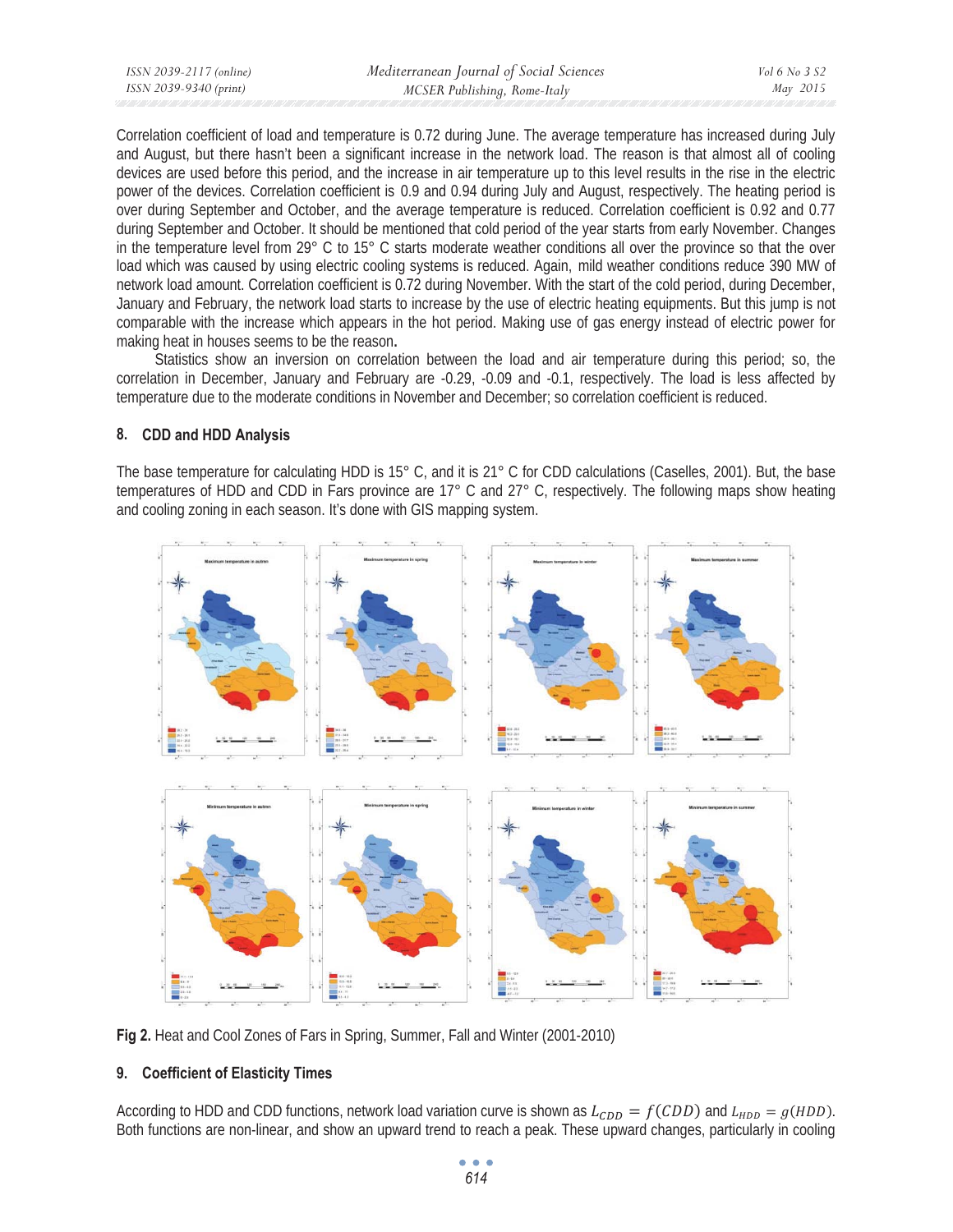load function are very sharp. Elasticity coefficient demonstrates the sensitivity of the network load to temperature. The following graph represents the elasticity function for HDD and CDD in Fars power network during 2009.



## **Fig 3.** CDD and HDD Elasticity Function

Elasticity values for CDD function are much bigger than HDD. In other words, in the network load the sensitivity to the changes in hot period is higher than the cold period of the year. The highest elasticity occurs in 12 cooling degree days (CDD) and 7 heating degree days (HDD). The saturation point for CDD function is in 18 degree-days and 38° C, and it is 7 degree-days and 9° C for HDD function.

#### **10. Conclusions**

In this study, the effects of climate change (specifically temperature) on the electrical energy consumed in Fars province were studied. Analyzing network load trend and temperature variations show a strong correlation between electric load and environmental conditions (particularly maximum air temperature). If seasonal temperature variation is compared with the correlation coefficients table, then it is confirmed that these two are directly related. Also, comparison of seasonal temperature changes with time and temperature correlation table confirms that the two are directly related. Finally, consumed load variation which is affected by air temperature is shown simulated by GIS mapping system. As it is observed, these two maps are closely related to each other. It means that the more increase in weather temperature, results in the more electric energy being consumed.





#### **References**

"Electricity Consumption In the Eastern Province of Saudi Arabia" Journal of Forecasting ˬVol.15 ,Pp: 97-106.

Badr. E.A , Nasr.G.E, 2001 "On the Relationship Between Electrical Energy Consumption And Climate Factors in Lebanon: Co-Integration And Error-Correction Models" Int. J. Energy Res, Pp:1033-1042.

Bosello, F. , De Cian. E. , Rosen R. , 2007 "Climate Change ,Energy Demand and Market Power in a General Equilibrium Model of the